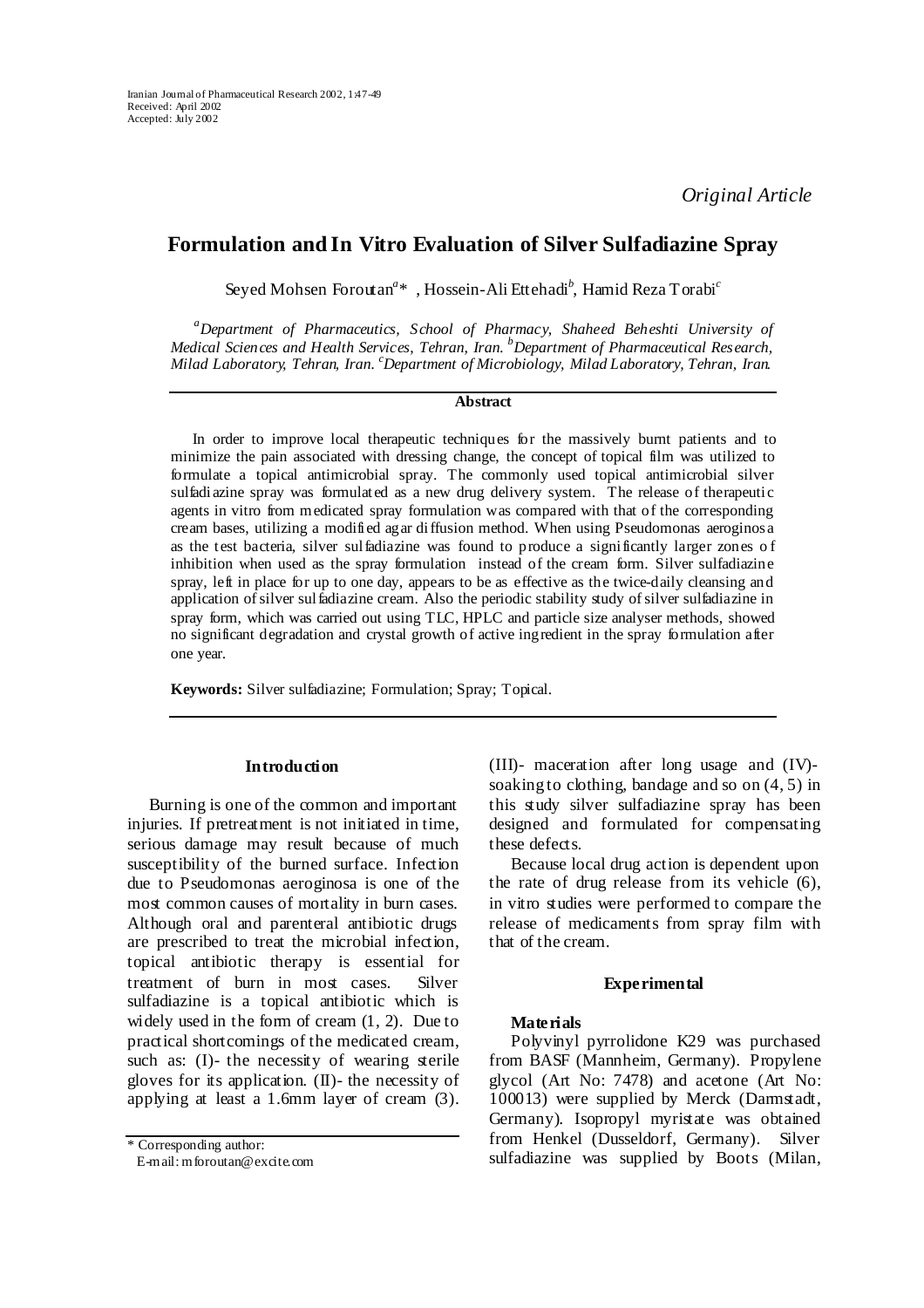Italy). Silicone emulsion (37%) was obtained from Penn White (Bukingham, UK). HPLCgrade acetonitrile, methanol and other chemicals were obtained from Merck (Darmstadt, Germany).

#### **Methods**

## **Formulation of silver sulfadiazine spray**

Polyvinyl pyrrolidone was dissolved in 5ml of double distilled water. To this solution were added 3ml of propylene glycol and 1ml of isopropyl myristate. Then silver sulfadiazine (3g) was added to this solution while the solution being stirred. Then the silicone emulsion in acetone (2g/20ml) was added to this suspension. The entire suspension was whipped for 10 min using an electric mixer and poured into a 75ml canister. Finally, 40ml of butane/propane (70/30) was injected into the sealed spray canister.

## **Assay and stability of silver sulfadiazine spray**

The silver sulfadiazine present in the spray formulation was tested according to the Pharmacopeia (7) and other references to determine the drug concentration and to evaluate the drug stability in the spray dosage form periodically.

#### **Thin layer chromatographic method**

Test solution: Equivalent of 50mg silver sulfadiazine was weighed and dissolved in 3ml of ammonium hydroxide (25%) solution and the solution was diluted to 10ml with methanol (0.05mg/ml).

Standard solution: 50mg of RS silver sulfadiazine was accurately weighed and dissolved in 3ml of an ammonium hydroxide (25%) solution. Then it was diluted to 10ml with methanol (0.05mg/ml).

The separation was performed on silica gel F254 plates with a diameter of 0.25mm using the following mobile phase: chloroformmethanol-25% ammonia (70:40:10); Rf 0.3. Spots appeared under UV detection at 254nm and iodine vapor (8).

#### **High performance liquid chromatographic method**

A stability indicating HPLC method, using a  $C_{18}$  column (novapac 3.9mm x 30 cm, 4 um, waters) was used. The mobile phase consisted of water, acetonitrile and phosphoric acid (900:99:1). The flow rate was about 2ml per minute. The detection wavelength was set at 254 nm. O-cresol was used as the internal standard and the sample and standard were prepared and chromatographed as directed under silver sulfadiazine monograph (8).

## **Analysis of particle size**

Crystal growth is one of the major problems in suspension formulations. With this regard, measurement of particle-size for detection of crystal growth in silver sulfadiazine spray was done by Fritsch particle sizer (Analysette 22). The size of particles was measured by lazer based on the sedimentation rate of sprayed particles in ethyl alcohol (as the liquid vehicle).

### **In vitro antimicrobial effectiveness**

Because pseudomonas aeroginosa has been frequently implicated as the invasive bacteria in burn wound sepsis, a microbiological agar diffusion method was utilized to compare the effectiveness of the spray with the cream. After autoclaving sufficient quantities of Bacto Antibiotic Medium 29 at 121 ºC and 15psi for 25 min, approximately 20 ml was poured into 100x20-mm sterile, disposable petri dishes. Upon congealing, 0.1 ml of Bacto Antibiotic Medium 5x10 /ml containing an overnight inoculum of Ps. aerogonosa (ATCC 1074) was



Figure 1. Particle size analy zing data of silver sulfadiazine spray one year after formulation.